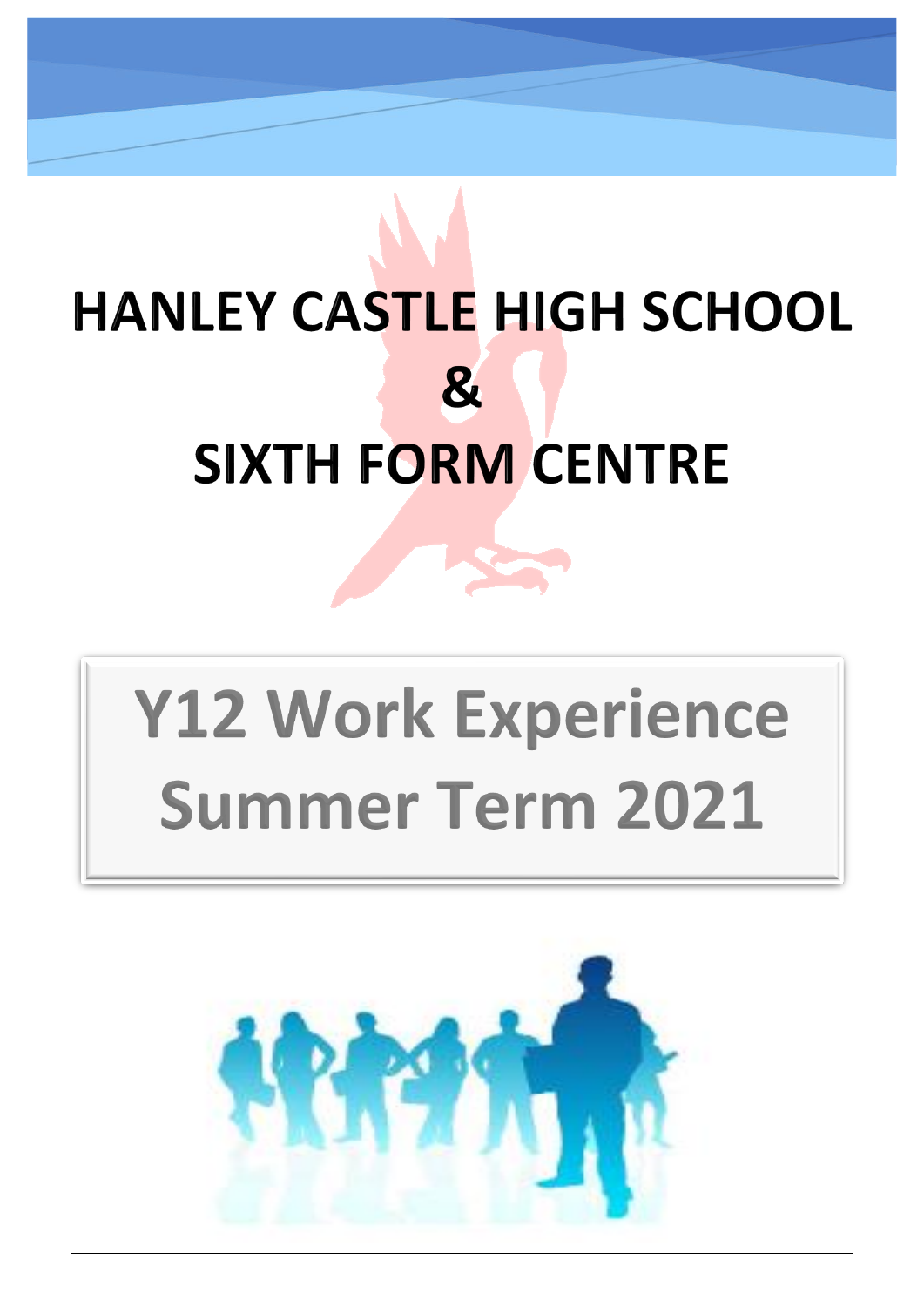# Contents

- Page 2 Work experience for your child
- Page 3 Benefits of work experience Skills in demand The role of the student
- Page 4 The role of the school
- Page 5 The role of the employer Health and Safety Insurance
- Page 6 Parent/carer consent Making final preparations
- Page 7 Useful tips After the placement
- Page 8 Work experience time scale
- Page 9 A sample letter of application for work experience
- Page 10 When you telephone a placement, remember… Check list
- Page 11 Key words for the database
- Page12 Contact Information

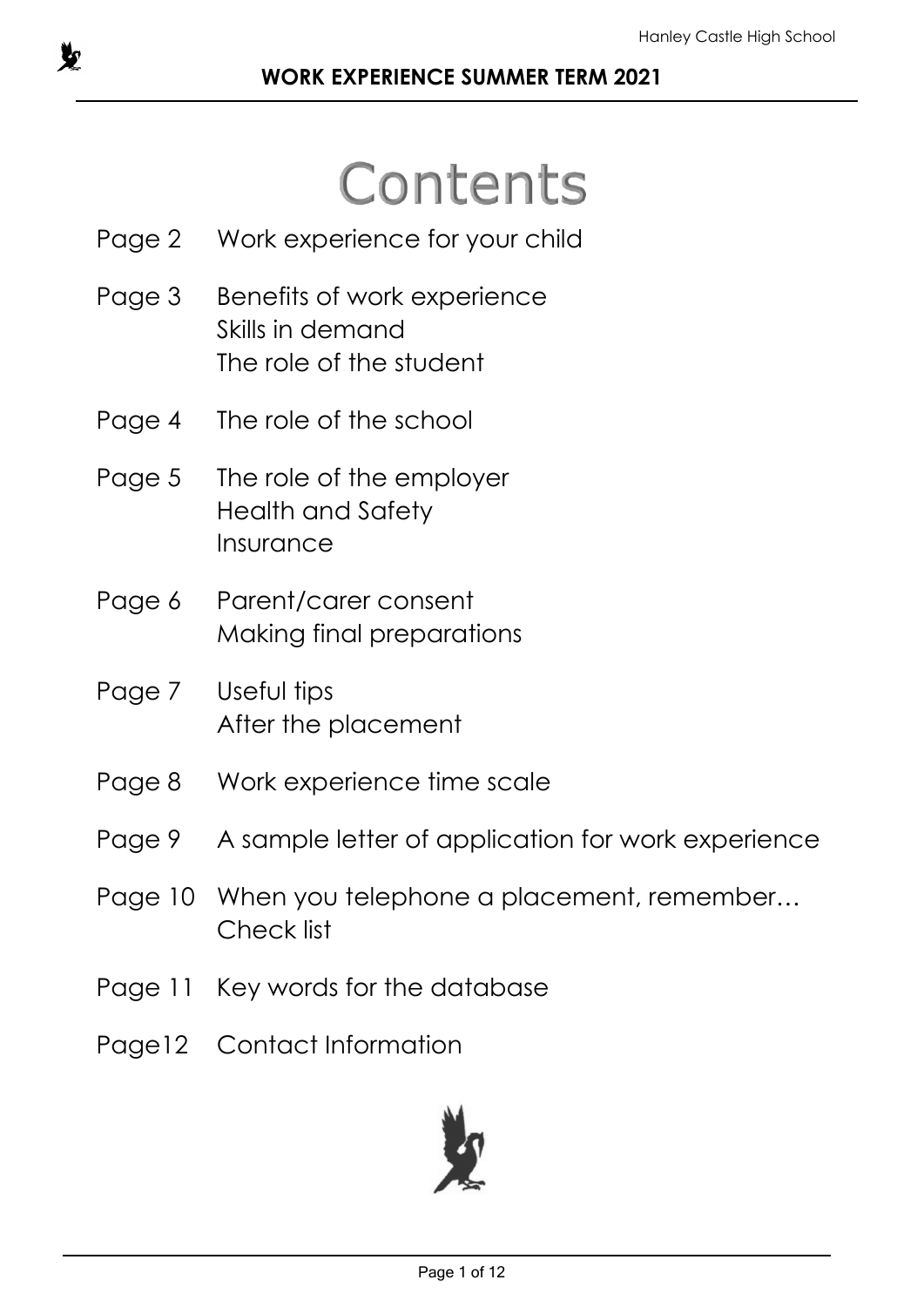#### **Work experience for your child**

Here at Hanley Castle High School we are pleased to offer all Year 12 students the opportunity of taking part in work experience. Work experience offers students the chance to experience a variety of situations and gives them some insight into the demands which will be made on them when they leave full time education.

Work experience is an important part of education for employability. It allows students to learn about the world of work in a 'real life' working situation. Our programme is intended to give a student experience of working life, the key skills needed in the workplace and a chance to try out an occupation they may want to follow.

To help your child get the most from their placement, talk to them about what jobs they are most interested in and the skills they already have. You can further support them with identifying a suitable work experience placement by doing the following:

- Discuss with your child their ideas for their work placement
- Use careers websites to generate job ideas
- Encourage them to speak to their Careers Adviser (Mrs Price) in school
- Encourage them to start their search for a placement early
- Once arranged, encourage your child to contact the employer to arrange a pre-placement interview. This will be to set targets, introduce them to the workplace and raise awareness of health and safety issues
- Think about the location of the placement and how they will get there

Details of any employer offering your child a work placement must be recorded onto the WEBP work experience database, by the school, to ensure all the required checks are carried out prior to the placement commencing.

**ALL** paperwork should be returned promptly and completed in full by the given deadlines to allow enough time for these checks to be completed:

## **FRIDAY 25th JUNE 2021**

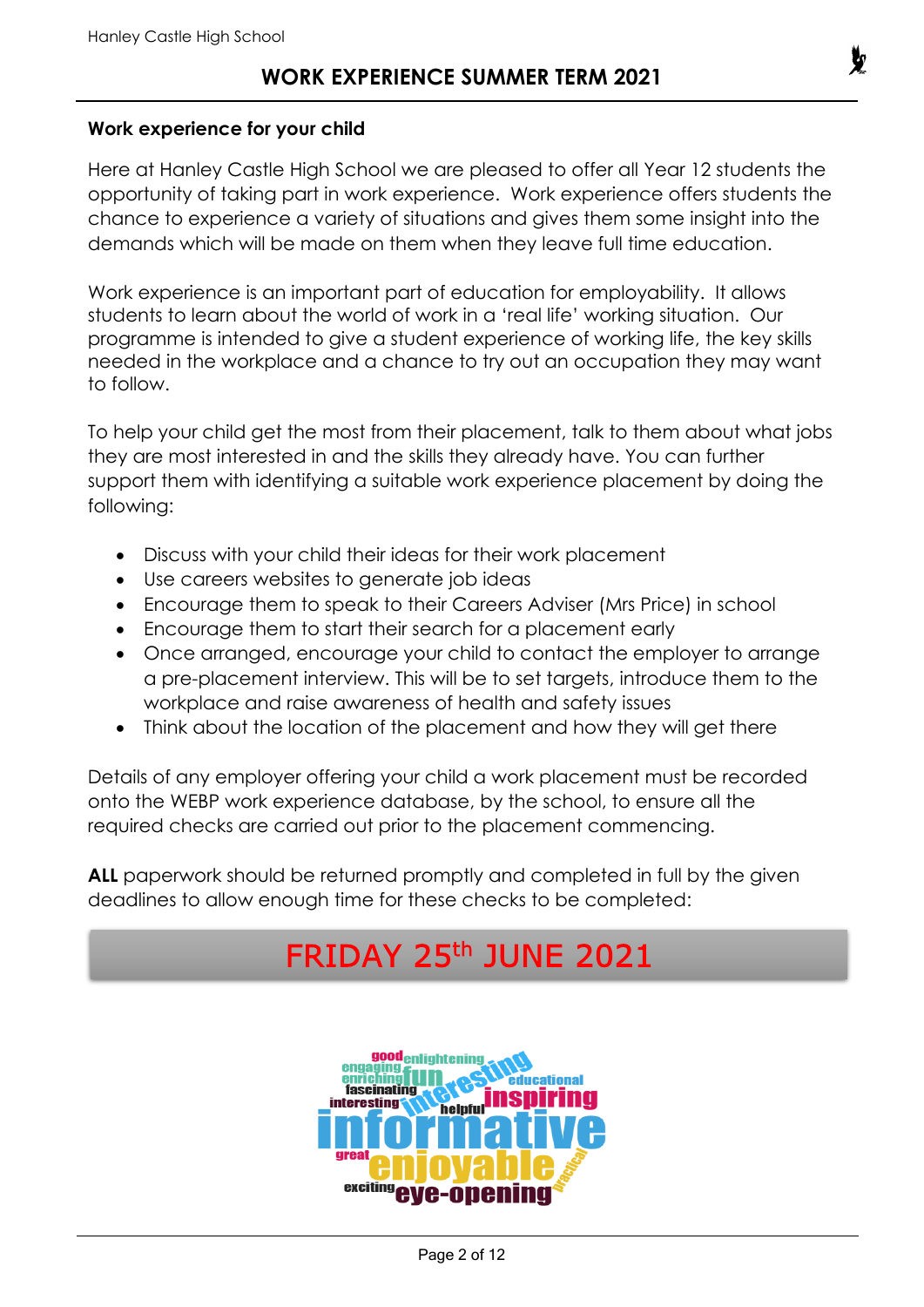

#### **Benefits of work experience**

Work experience is often the first contact your child will have with the world of work. It forms part of their careers education and allows them to observe and learn – not to do activities which require extensive training or experience.

Talking to your child about the benefits of work experience can help them to understand how useful it can be. Work experience:

- Gives insight into the skills required for a particular job
- Is an opportunity to test out a job or career area to see if your child really likes it
- Can broaden their knowledge of jobs they have never considered
- Will increase their awareness of their own skills and strengths and build confidence
- Helps them understand how the subjects they study in school link to certain jobs
- Gives insight into what the world of work is really like and employers' expectations
- Can increase their motivation to do well in school
- Puts them in contact with potential employers
- Can give them useful experience for their CV and provide referees
- Helps them appreciate the skills needed to succeed in a job

#### **Skills in demand**

There are job opportunities across all occupational areas but there is higher demand for jobs in science, technology, engineering and mathematics (STEM). If your child's strengths relate to STEM subjects, they may benefit from taking part in work experience linked to that area.

#### **The role of the student**

- Students can source a work experience placement through personal contacts or by independently researching a particular type of business. They will then need to contact the company themselves to ask whether the employer is able to provide a work experience placement. Students can do this by telephone, letter, email or in person. An example letter and a telephone conversation guide are included in this booklet
- Alternatively, students can seek a work experience placement by searching the Worcestershire Education Business Partnership Ltd database <http://www.webp.org.uk/student>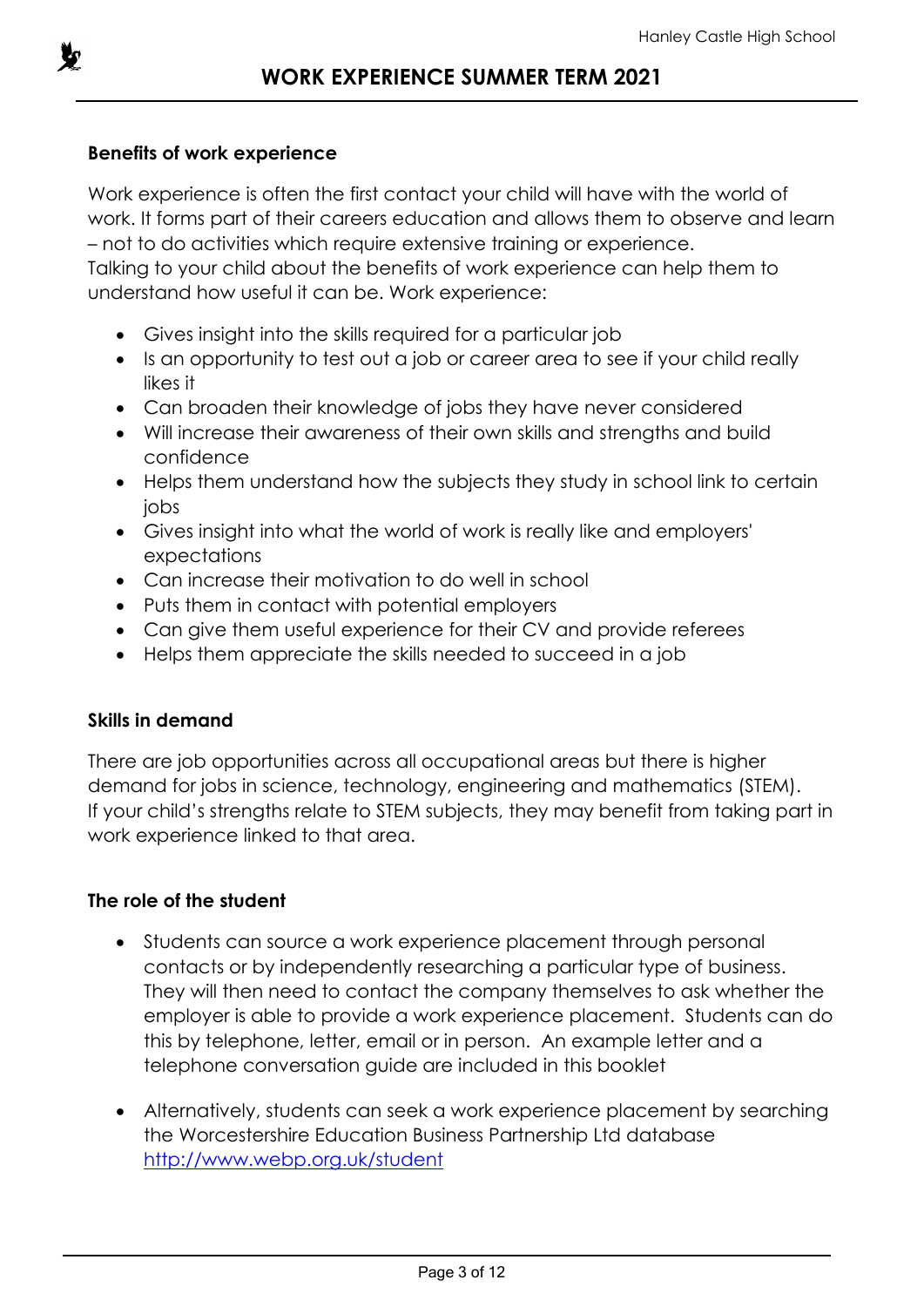- Students should login to the database using the **Usercode** and **Password** provided to them in school by their tutor, this can also be found on their personalised work experience application form
- Students should ensure all completed placement forms are returned to school by the specific deadlines
- A log book will be distributed to students prior to their placement. These should be filled in each day and students should obtain a report from their employer at the end of the placement

#### **The role of the school**

The school will prepare the students beforehand in health and safety and work experience to ensure the student has a positive, valuable and safe experience.

In some instances, employers will arrange interviews for students prior to agreeing a placement – this can assist students in experiencing a real-life interview, the type of questions asked and gives insight into what employers are looking for.

When a placement has been confirmed between the employer and the student, the school will then contact the employer to confirm the placement. The school will obtain a briefing sheet from the employer to ensure the student knows what to work towards in the workplace and to guarantee both the student and employer understand what is expected throughout the placement.

The school has an enormous task in helping the whole school year with identifying and confirming placements. Worcestershire Education Business Partnership (WEBP) manage a database of available work experience placements across Worcestershire. The students will be encouraged to use this database to source a placement.

All work placements will be matched and confirmed by the school and employer and recorded in the Worcestershire Education Business Partnership (WEBP) portal.

WEBP's role within work experience is to liaise with schools and employers and to arrange appointments to visit the employer premises to conduct a health and safety risk assessment check.

Placements will be checked to ensure Health and Safety policy & procedures (including those relating to COVID-19) and that Public & Employer Liability Insurances are in place.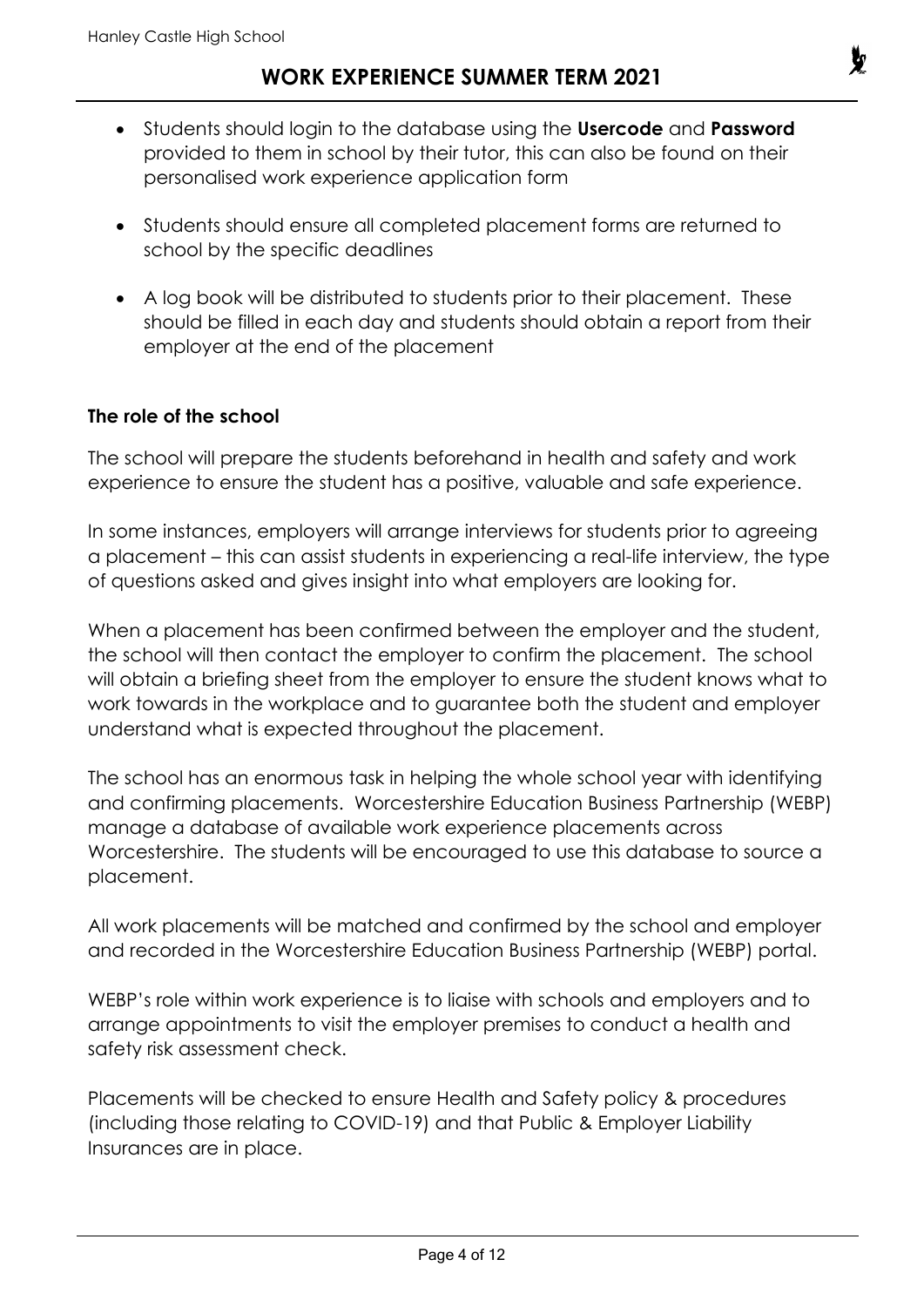

#### **Placement details issued to WEBP after the given deadline** *could mean* **that the student does not go on work experience at that placement**.

When WEBP has conducted a visit and completed a Health and Safety check, the information will be updated on the work experience portal; which can be monitored and viewed by the school.

#### **The role of the employer**

By taking part in work experience, the employer will gain the opportunity to help shape their future workforce, promote their company and can allow employees to develop their own supervisory skills.

Employers should aim to:

- Give your child an induction to help them understand the nature of the business
- Explain what will be expected of them during their work placement
- Explain health and safety requirements for the company
- Identify a supervisor/trainer to oversee your child's work during the placement
- Give feedback to the student at the end of the placement

#### **Health and Safety**

Only employers who can demonstrate that they manage Health and Safety (including stringent procedures relating to the COVID-19 pandemic)effectively will be used for placements. This will have been checked and certified by a representative of the Worcestershire Education Business Partnership if the placement is registered on their work experience database.

#### **Insurance**

All employers who offer work experience are required to confirm that they are properly insured for accidents for which they can be held responsible. Public & Employer Liability Insurance Policy details and expiry dates will be recorded on the work experience database.

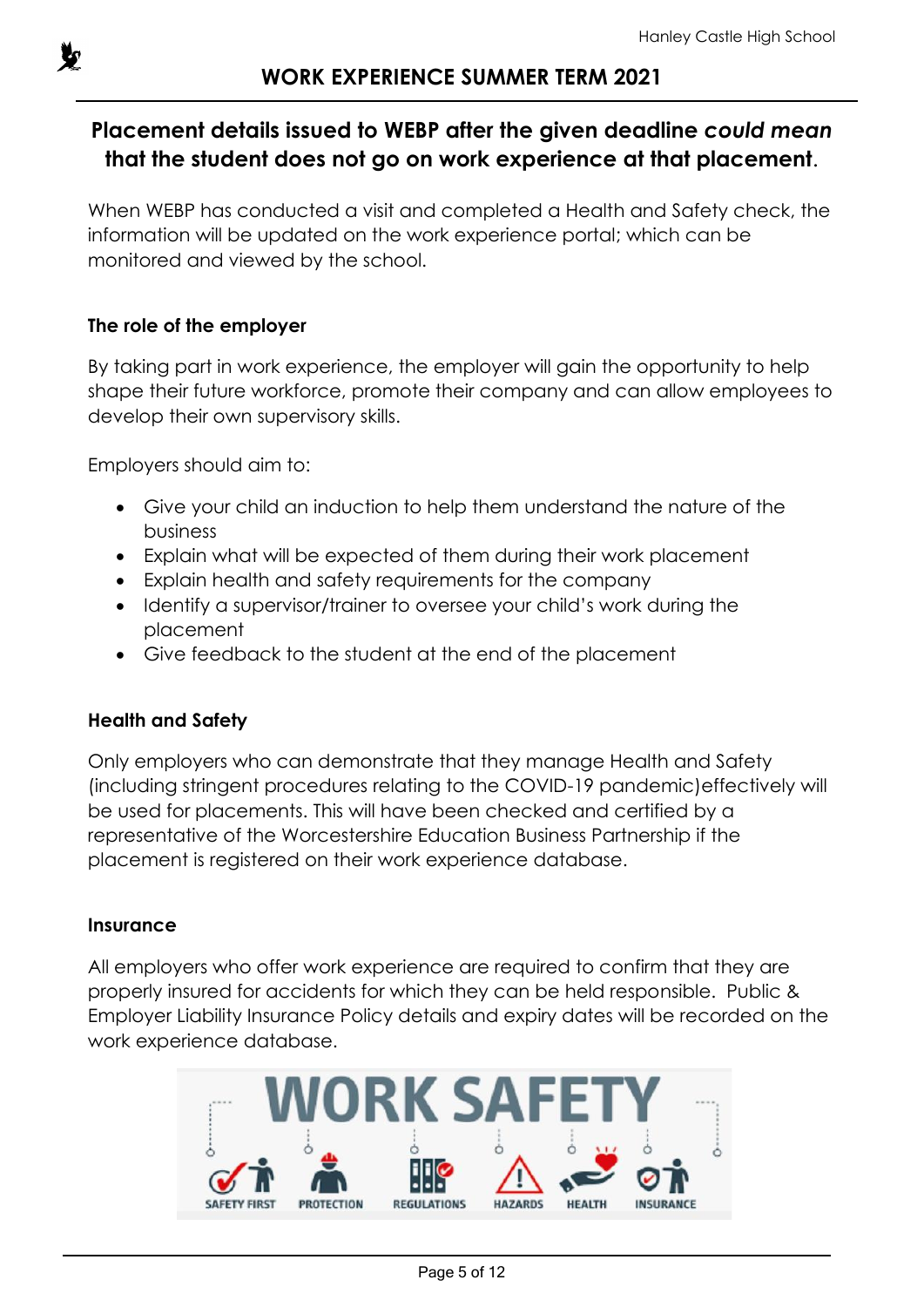#### **Parental/carer consent**

You will be required to complete a parental consent form, along with a student placement form providing all details of your child's work placement. If the employer is not already listed on the Worcestershire Education Business Partnership work experience database, it will not have had a Health & Safety Assessment completed so it will require adding to the database.

The school is responsible for overseeing the work experience placement and will ensure that all of the arrangements are in place before a student goes out into the work place.

#### **Making final preparations**

Briefings are provided by the school and the employer but you can help by ensuring that your son or daughter knows:

- How to get there
- How long it takes to get there to ensure punctuality
- To whom they report
- The hours and meal arrangements
- The clothing requirements and dress code

It is also essential that you ensure:

- Your child has made contact with the employer a week before the placement begins to finalise arrangements
- You have notified the placement, in advance, of any Special Educational Needs, disabilities or medical conditions your child may have
- You have completed the employer information form for your child to give to their direct supervisor on the first day of placement providing emergency contact numbers and details of any medical, Special Educational Needs or other factors that the employer will need to be aware of

You can also stress the importance of both Health and Safety in a work place and of mature conduct and behaviour during the placement.



<http://www.skills4worcestershire.co.uk/>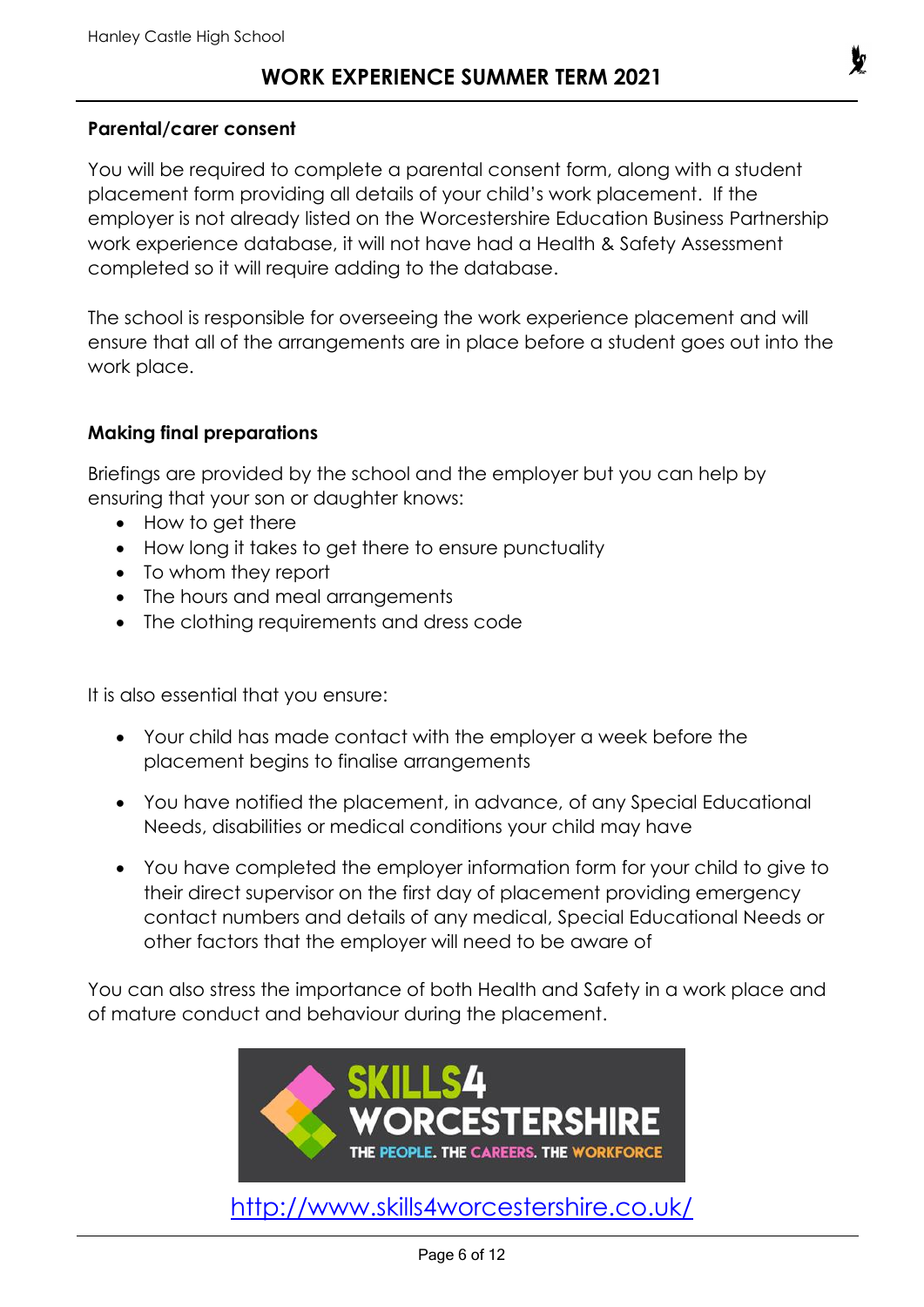

#### **Useful Tips**

As a parent or guardian, you will want to make sure that your son or daughter will get the most out of their work experience. The following tips will help you to support them:

- Ask your child how their placement is going, and encourage them to try harder with tasks they enjoy. Suggest that they make time to chat with people who are working in the type of job they've enjoyed shadowing
- Make sure they arrive on time
- As work days are longer than school days, make sure they have a good night's sleep
- Talk to them on a daily basis about their experiences
- Remind them to record their experiences, each day, in their log book
- Remind them to note any computer packages they may use
- Inform both the school and the employer if your child is unable to attend at any point during the placement
- Contact the school immediately if you feel your child is having problems during the work placement

If your child isn't enjoying their placement, help them to stay positive by focusing on the new skills they are developing. A placement can develop transferable employability skills and build contacts and references for future applications. Should you require any assistance during the work placement please contact Mrs Price (Careers Leader) – contact details can be found at the end of this booklet.

#### **After the placement**

Once the placement has finished, it's important for your child to think about what they have learned. You can:

- Complete the parent/carer section in the log book
- Remind your child to hand their log book to their tutor on return to school
- Discuss what they learned from the experience
- Discuss whether it has changed their plans
- Encourage them to write and thank the work experience provider
- Ensure they get a reference from the employer if applicable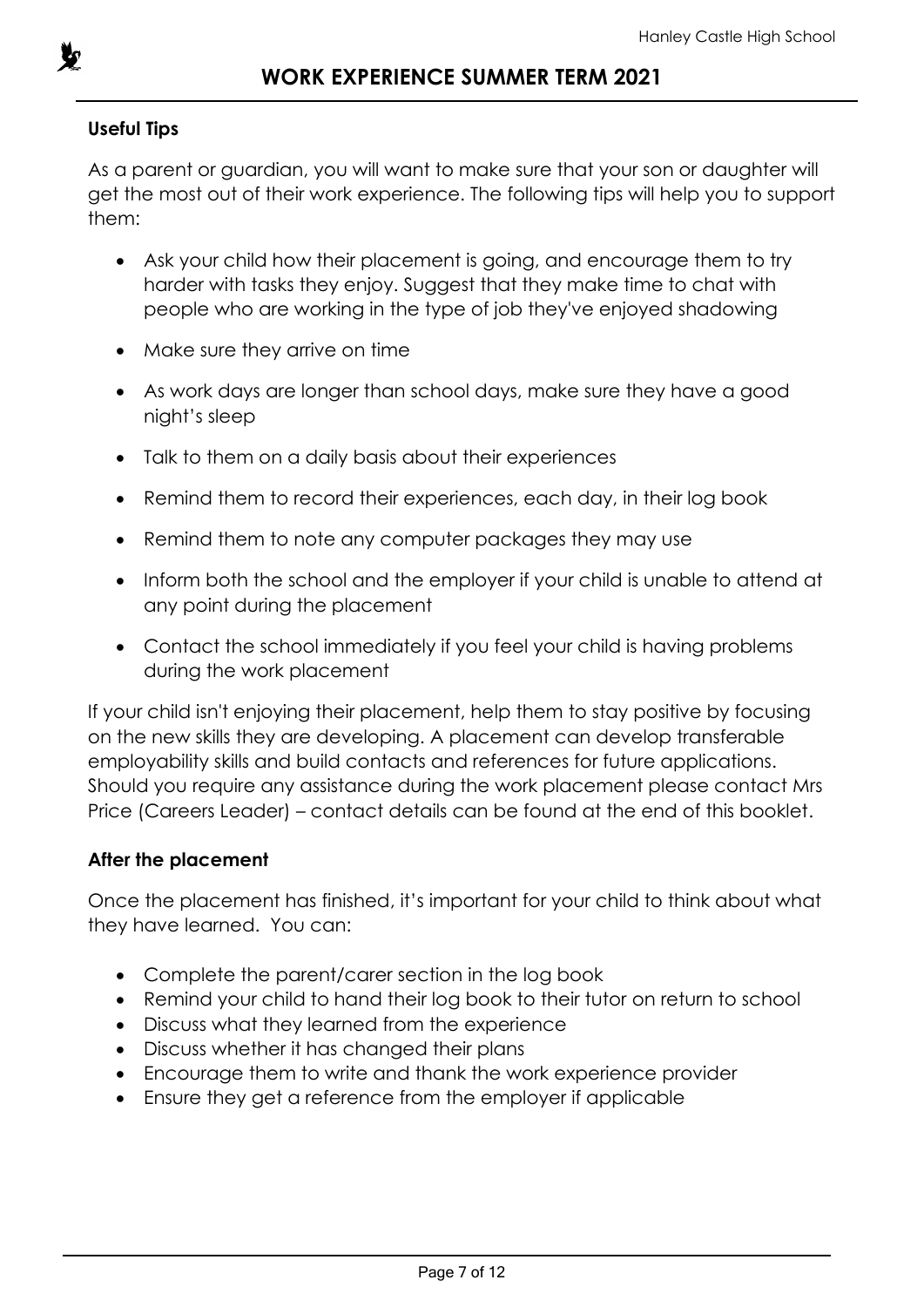#### **Work experience time scale**

**May** – Launch of Work Experience programme. Students will be able to use the school IT network, and any internet access at home, to search the online database <http://www.webp.org.uk/student>

### **DEADLINES FOR RETURNING WORK EXPERIENCE FORMS**

# **Friday 25th June 2021**

**A week or two before** – All placements arranged by students, by the required deadline, will be confirmed by the school. If all the correct information has been provided, (and there are no unforeseen circumstances) the school will send confirmation of the placement.

**Week commencing 5th July -** Students to contact employer to confirm final arrangements



<https://www.getmyfirstjob.co.uk/>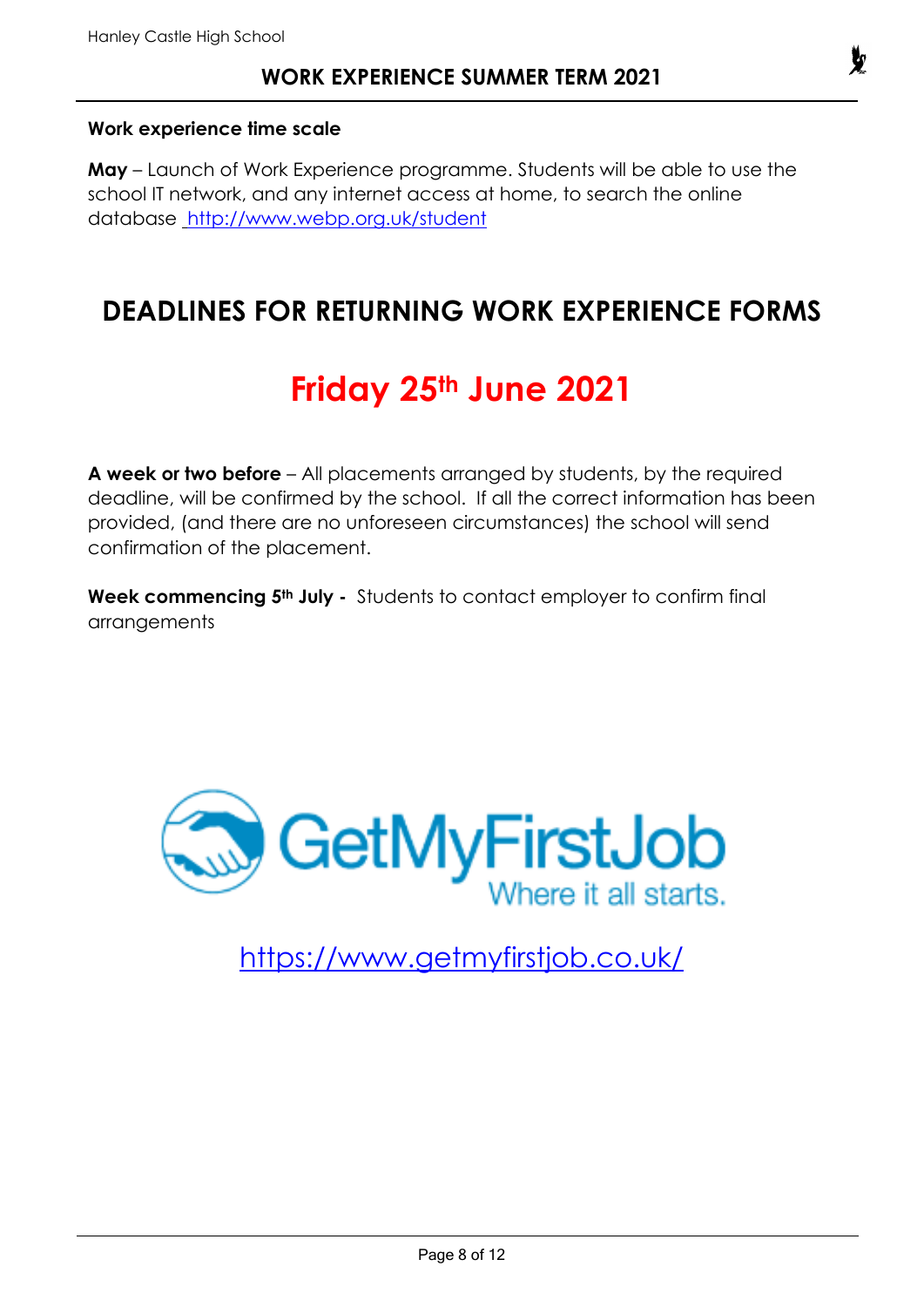

#### **A SAMPLE LETTER OF APPLICATION FOR WORK EXPERIENCE**

Your name Your address Your postcode

Date

[Employer's name] [Full address] [Postcode]

Dear Sir/Madam [or name]

I am a Year 12 student at Hanley Castle High School, Worcester and notice from the Worcestershire Education Business Partnership Ltd Database that Aardvark Associates have previously offered students an opportunity to undertake a work placement.

My Work Experience Programme commences Monday 12th to Friday 16th July 2021 and I would like to undertake it with Aardvark Associates. I am particularly interested in working in the fashion industry and I am considering it as a possible career. I enjoy creative work and consider myself to be a student who is organised and motivated. I like working as a member of a team but also meeting my own targets and deadlines.

Currently, I am studying for my A Levels including Art and Graphics and am expected to get good grades in all of my subjects.

As an enthusiastic student with a keen interest in your company I would be extremely grateful to be considered for an opportunity to undertake a work experience placement.

I look forward to hearing from you soon

Yours sincerely [if name is known] Yours faithfully [if addressed to Sir/Madam]

Sara Smith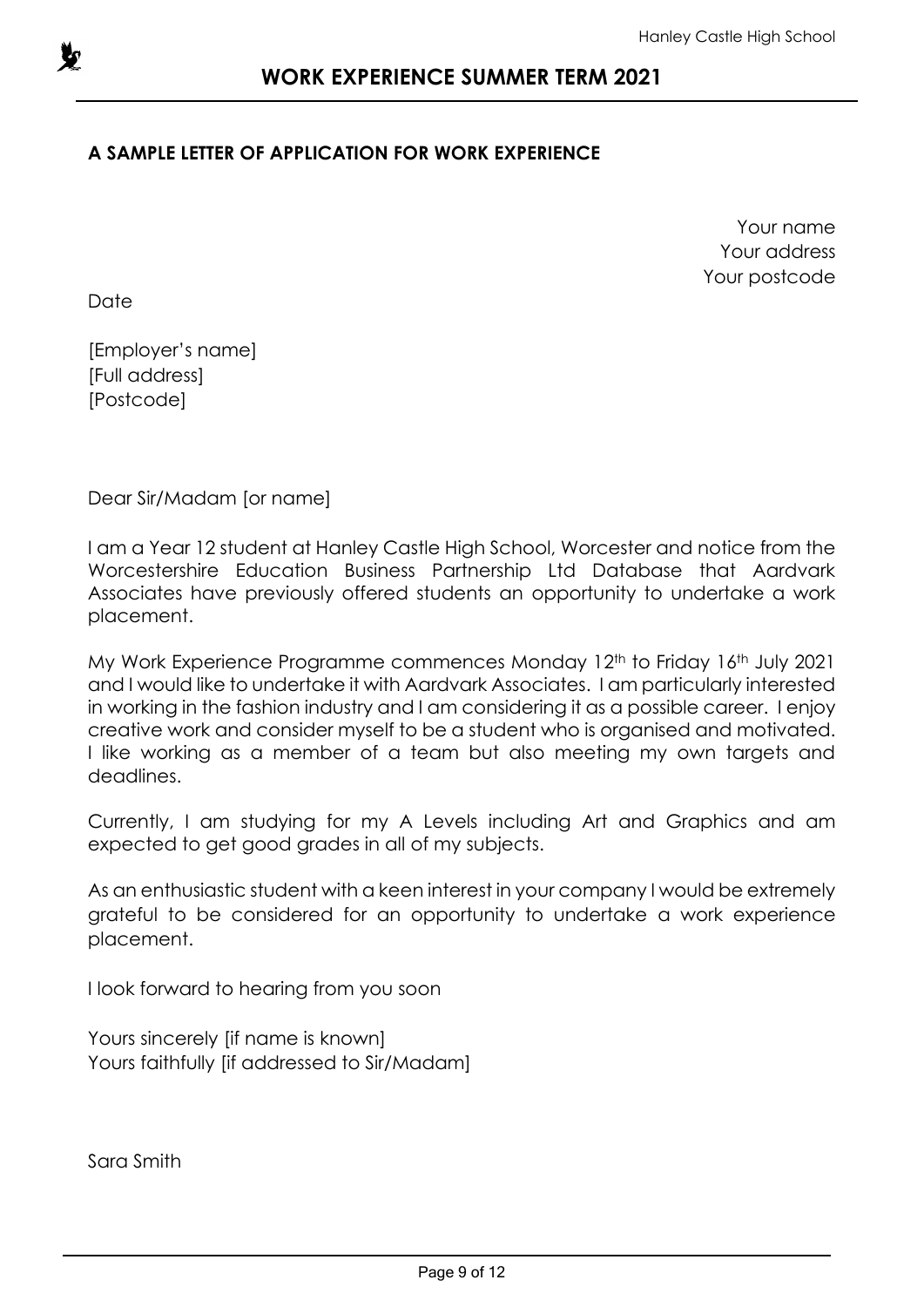#### **When you telephone a placement, remember …**

- You only get one chance to make a first impression!
- Write down what you want to say beforehand
- Be polite, speak clearly and smile down the telephone
- Introduce yourself clearly and politely, say that you are a student at Hanley Castle High School and say why you are telephoning
- The contact name on the database may be out of date so be prepared to ask for the person now in charge of work experience placements
- If the person is unavailable ask when it would be convenient to call back
- Tell the person why you want to undertake work experience with their company; show you know what their company does and how you would benefit from it
- When you have obtained a placement, don't forget to write down the name of the person in the company who offered you a placement, and ask if they have a direct telephone number. Also write down the date they made the offer. You will need this information to complete the Student Placement Form.
- Finally, GOOD LUCK! it's not always easy finding a placement, but it will be worth the effort. Be Positive.

#### **Checklist**

Telephone number of the company:

Name of contact person:

Name of person you made arrangements with:

Direct phone number of contact person:

Date offer was made: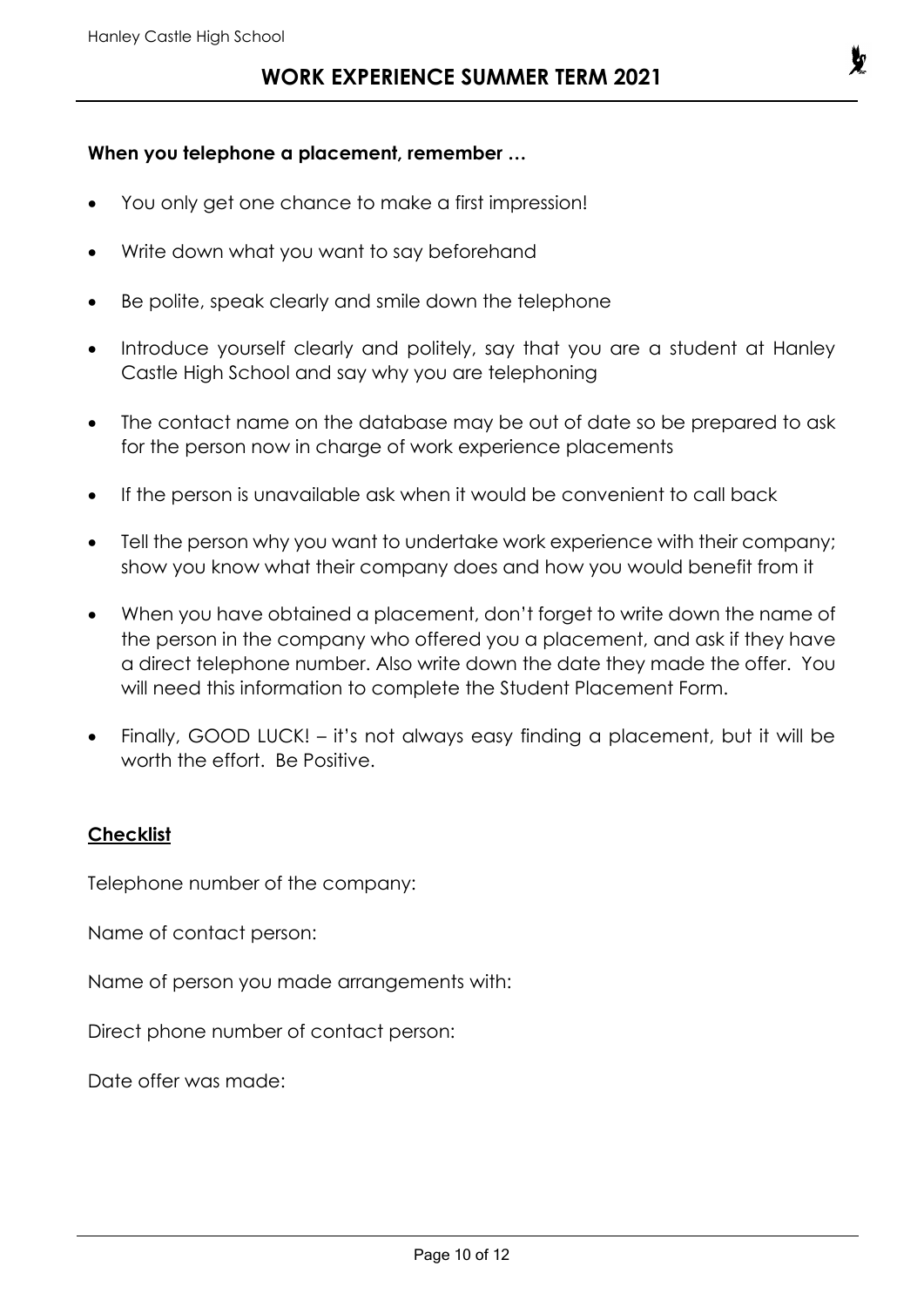

#### **Keywords for Database**

| Schools            |                                               | <b>Classroom Assistant</b>                                   |
|--------------------|-----------------------------------------------|--------------------------------------------------------------|
| Shops              | -                                             | Sales or Retail                                              |
| <b>Nursery</b>     |                                               | Child (this will bring up all child care placements)         |
| Solicitors         | -                                             | Legal, Law or Solicitors                                     |
| Dentists           | -                                             | Dental                                                       |
| Construction       | $\overline{\phantom{a}}$                      | <b>Builders, Bricklayers, Plumbers, Carpentry</b>            |
| Hair/ Beauty       | $\overline{\phantom{a}}$                      | Hair (this will bring up the Hairdressers and Beauty salons) |
| <b>Hospitality</b> | -                                             | Catering / Waiter                                            |
| I.T.               | -                                             | Computers                                                    |
| Motor              | -                                             | Mechanic                                                     |
| Office             | -                                             | Admin / Clerical                                             |
| Horticulture       | $\overline{\phantom{0}}$                      | Garden                                                       |
| Agriculture        | -                                             | Farm                                                         |
| <b>Engineering</b> | -                                             | Engineering                                                  |
| Manufacture        | $\overline{\phantom{a}}$                      | Manufacturing                                                |
| Kennels            |                                               | Animal                                                       |
| <b>Horses</b>      | -                                             | Horses or equestrian                                         |
| Vets               | $\overline{\phantom{a}}$                      | Vet                                                          |
| Gamekeeping -      |                                               | Gamekeeping                                                  |
| Pharmacy           | $\frac{1}{2}$ , $\frac{1}{2}$ , $\frac{1}{2}$ | <b>Pharmacy / Chemist</b>                                    |
| <b>Accountants</b> | $\frac{1}{2}$ and $\frac{1}{2}$               | Accounts                                                     |
| Care Assistants    | $\overline{\phantom{a}}$                      | Care                                                         |
| Architecture       | $\overline{\phantom{a}}$                      | Architect                                                    |